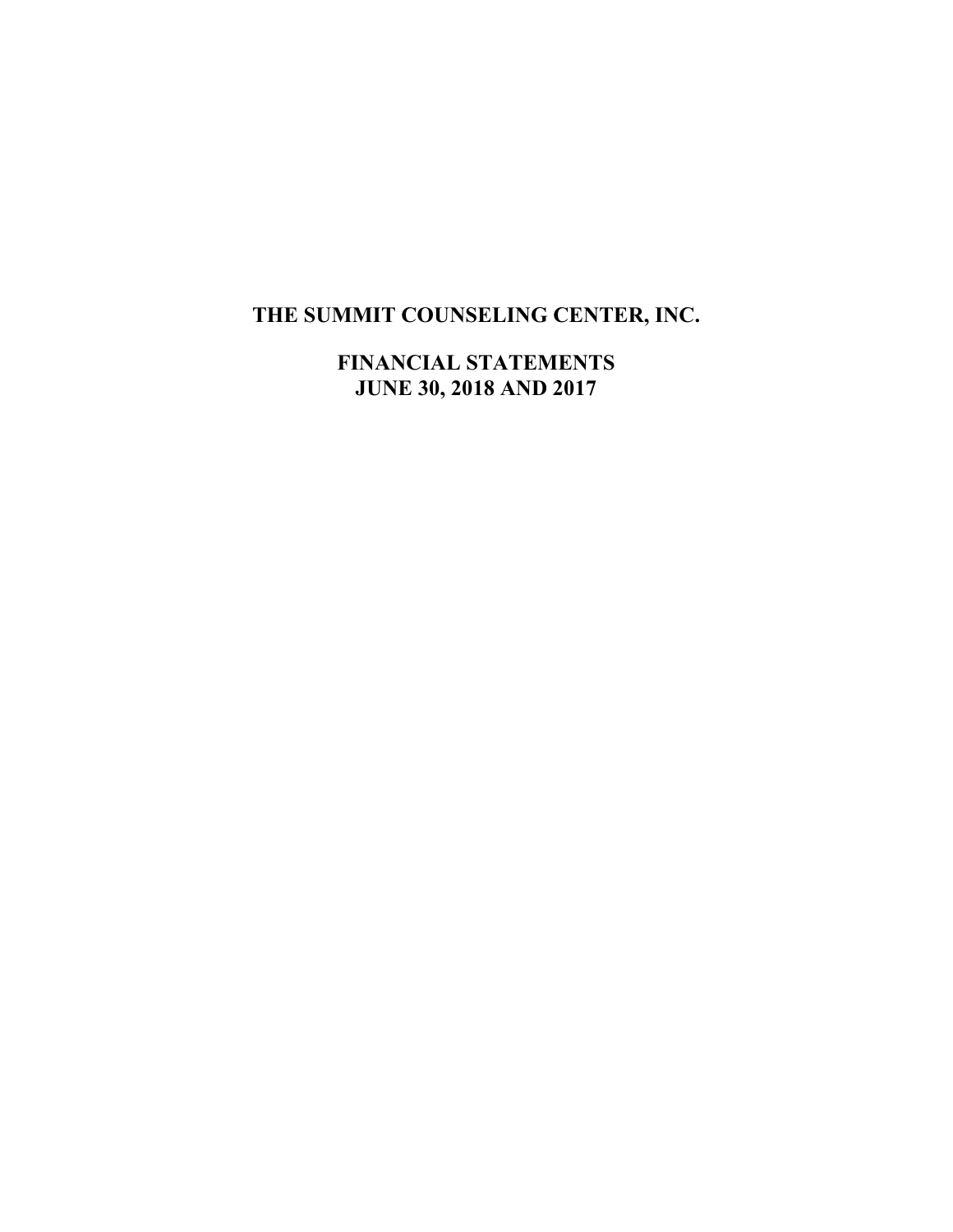# THE SUMMIT COUNSELING CENTER, INC.

# TABLE OF CONTENTS

|                                                              | <b>PAGE</b> |
|--------------------------------------------------------------|-------------|
| Independent auditors' report                                 | $1 - 2$     |
| <b>Financial statements:</b>                                 |             |
| Statements of financial position                             | 3           |
| Statements of activities and changes in net assets (deficit) | $4 - 5$     |
| Statements of functional expenses                            | $6 - 7$     |
| Statements of cash flows                                     | 8           |
| Notes to financial statements                                | $9 - 14$    |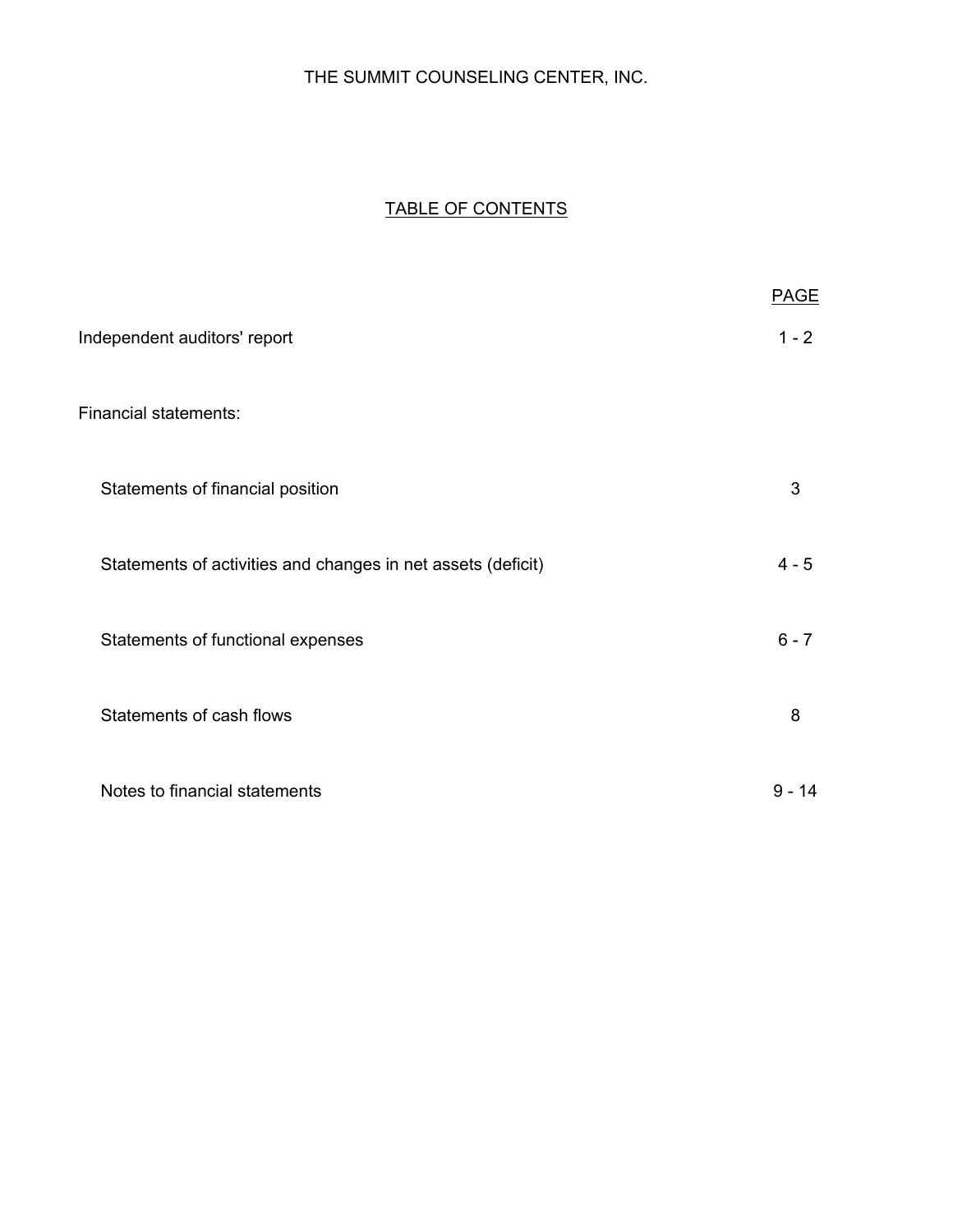

## INDEPENDENT AUDITORS' REPORT

To the Board of Directors of The Summit Counseling Center, Inc.

We have audited the accompanying financial statements of The Summit Counseling Center, Inc., which comprise the statement of financial position as of June 30, 2018, and the related statements of activities and changes in net assets and cash flows for the year then ended, and the related notes to the financial statements.

## **Management's Responsibility for the Financial Statements**

Management is responsible for the preparation and fair presentation of these financial statements in accordance with accounting principles generally accepted in the United States of America; this includes the design, implementation, and maintenance of internal control relevant to the preparation and fair presentation of financial statements that are free from material misstatement, whether due to fraud or error.

#### **Auditors' Responsibility**

Our responsibility is to express an opinion on these financial statements based on our audit. We conducted our audit in accordance with auditing standards generally accepted in the United States of America. Those standards require that we plan and perform the audit to obtain reasonable assurance about whether the financial statements are free from material misstatement.

An audit involves performing procedures to obtain audit evidence about the amounts and disclosures in the financial statements. The procedures selected depend on the auditors' judgment, including the assessment of the risks of material misstatement of the financial statements, whether due to fraud or error. In making those risk assessments, the auditor considers internal control relevant to the entity's preparation and fair presentation of the financial statements in order to design audit procedures that are appropriate in the circumstances, but not for the purpose of expressing an opinion on the effectiveness of the entity's internal control. Accordingly, we express no such opinion. An audit also includes evaluating the appropriateness of accounting policies used and the reasonableness of significant accounting estimates made by management, as well as evaluating the overall presentation of the financial statements.

We believe that the audit evidence we have obtained is sufficient and appropriate to provide a basis for our audit opinion.

#### **Opinion**

In our opinion, the financial statements referred to above present fairly, in all material respects, the financial position of The Summit Counseling Center, Inc. as of June 30, 2018, and the results of its operations and its cash flows for the year then ended, in conformity with accounting principles generally accepted in the United States of America.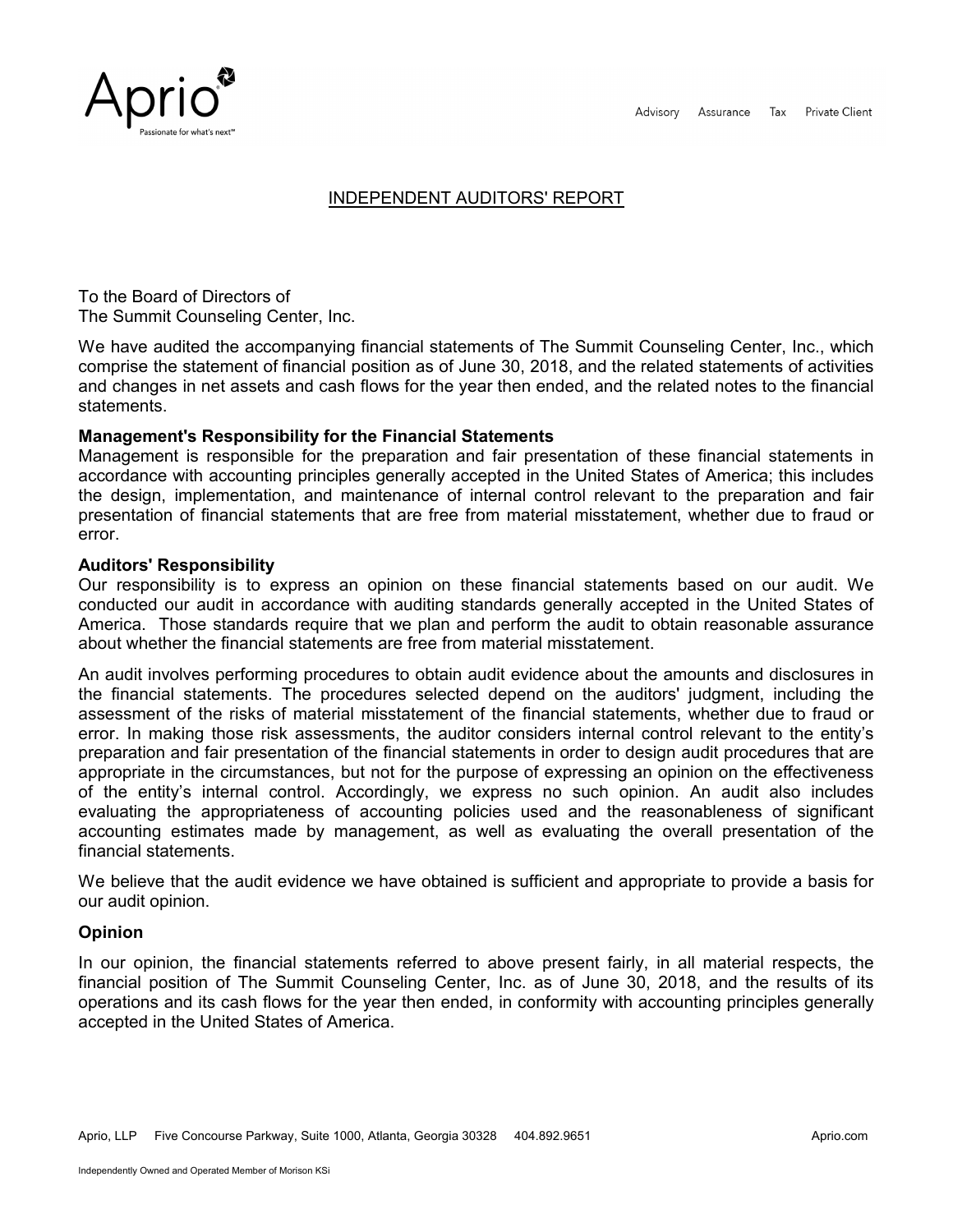## **Adjustment to Prior Period Financial Statements**

The financial statements of The Summit Counseling Center, Inc. as of June 30, 2017, were audited by other auditors whose opinion dated December 8, 2017, expressed an unmodified opinion on those financial statements. As discussed in Note B, The Summit Counseling Center, Inc. has restated its 2017 financial statements during the current year to reflect the donated use of facilities in accordance with accounting principles generally accepted in the United States of America. The other auditors reported on the 2017 financial statements before the restatement.

As part of our audit of the June 30, 2018, financial statements, we also audited the adjustment described in Note B that was applied to restate the 2017 financial statements. In our opinion, the adjustment is appropriate and has been properly applied. We were not engaged to audit, review, or apply any procedures to the 2017 financial statements of The Summit Counseling Center, Inc. other than with respect to the adjustment and, accordingly, we do not express an opinion or any other form of assurance on the 2017 financial statements as a whole.

 $7110, LLP$ 

Atlanta, Georgia May 1, 2019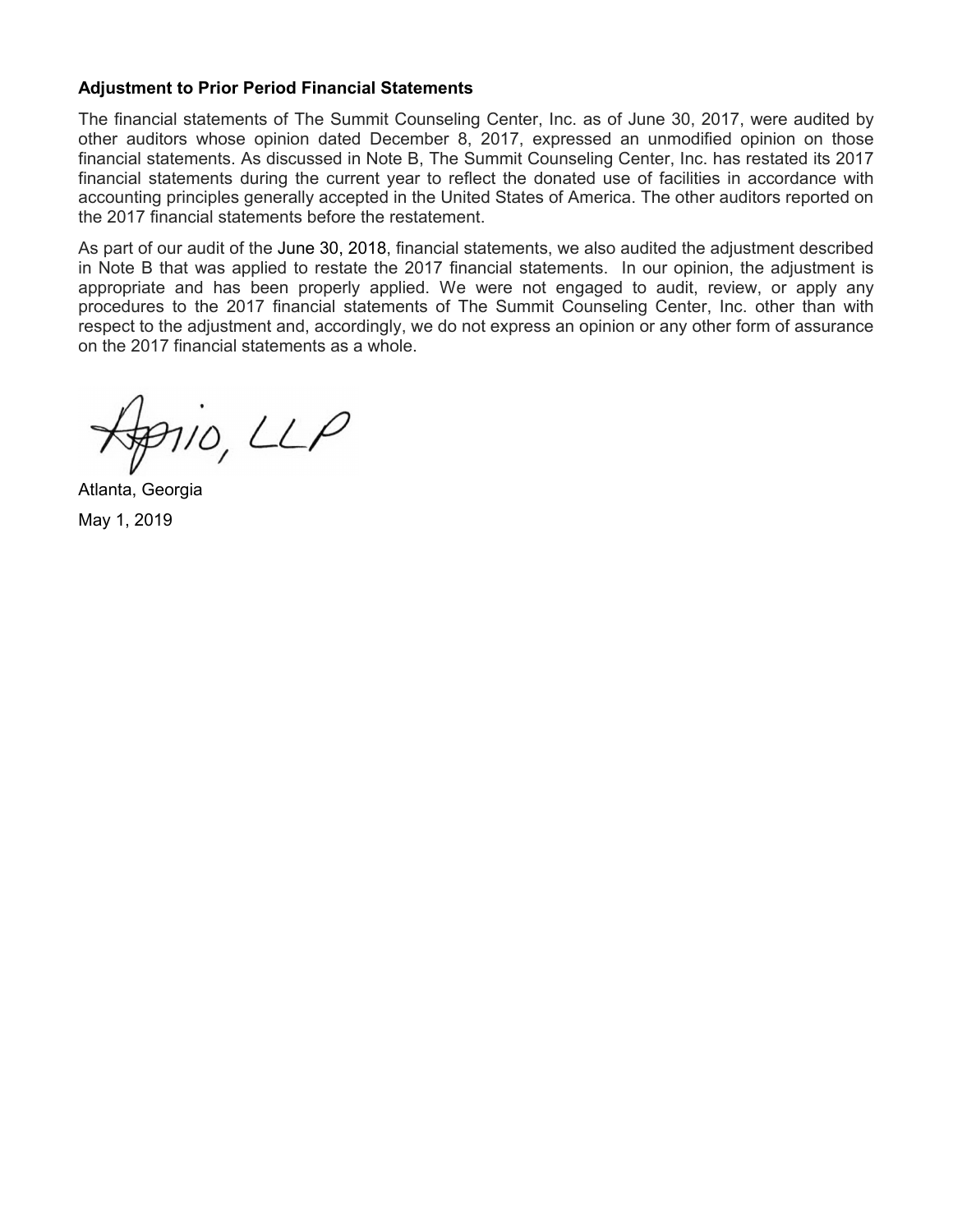## THE SUMMIT COUNSELING CENTER, INC. STATEMENTS OF FINANCIAL POSITION JUNE 30,

## **ASSETS**

|                             | 2018          |    |         |  |  |
|-----------------------------|---------------|----|---------|--|--|
| Cash and cash equivalents   | \$<br>117,864 | \$ | 108,630 |  |  |
| <b>Accounts receivable</b>  | 3,054         |    | 5,983   |  |  |
| Prepaid expenses            |               |    | 6,000   |  |  |
| Other assets                |               |    | 9,000   |  |  |
| Due from affiliate          | 140,082       |    | 46,607  |  |  |
| Property and equipment, net | 100,486       |    | 38,676  |  |  |
| Total assets                | \$<br>361,486 |    | 214,896 |  |  |

## LIABILITIES AND NET ASSETS

| Liabilities                      |              |                |
|----------------------------------|--------------|----------------|
| Accounts payable                 | \$<br>39,851 | \$<br>27,802   |
| <b>Accrued liabilities</b>       | 71,604       | 56,133         |
| Deferred revenues                | 15,557       | 15,799         |
| <b>Total liabilities</b>         | 127,012      | 99,734         |
| Net assets                       |              |                |
| Unrestricted:                    |              |                |
| Board designated                 | 123,623      | 98,623         |
| Undesignated                     | 18,596       | (112,580)      |
| <b>Total unrestricted</b>        | 142,219      | (13, 957)      |
| Temporarily restricted           | 92,255       | 129,119        |
| Total net assets                 | 234,474      | <u>115,162</u> |
| Total liabilities and net assets | 361,486      | \$<br>214,896  |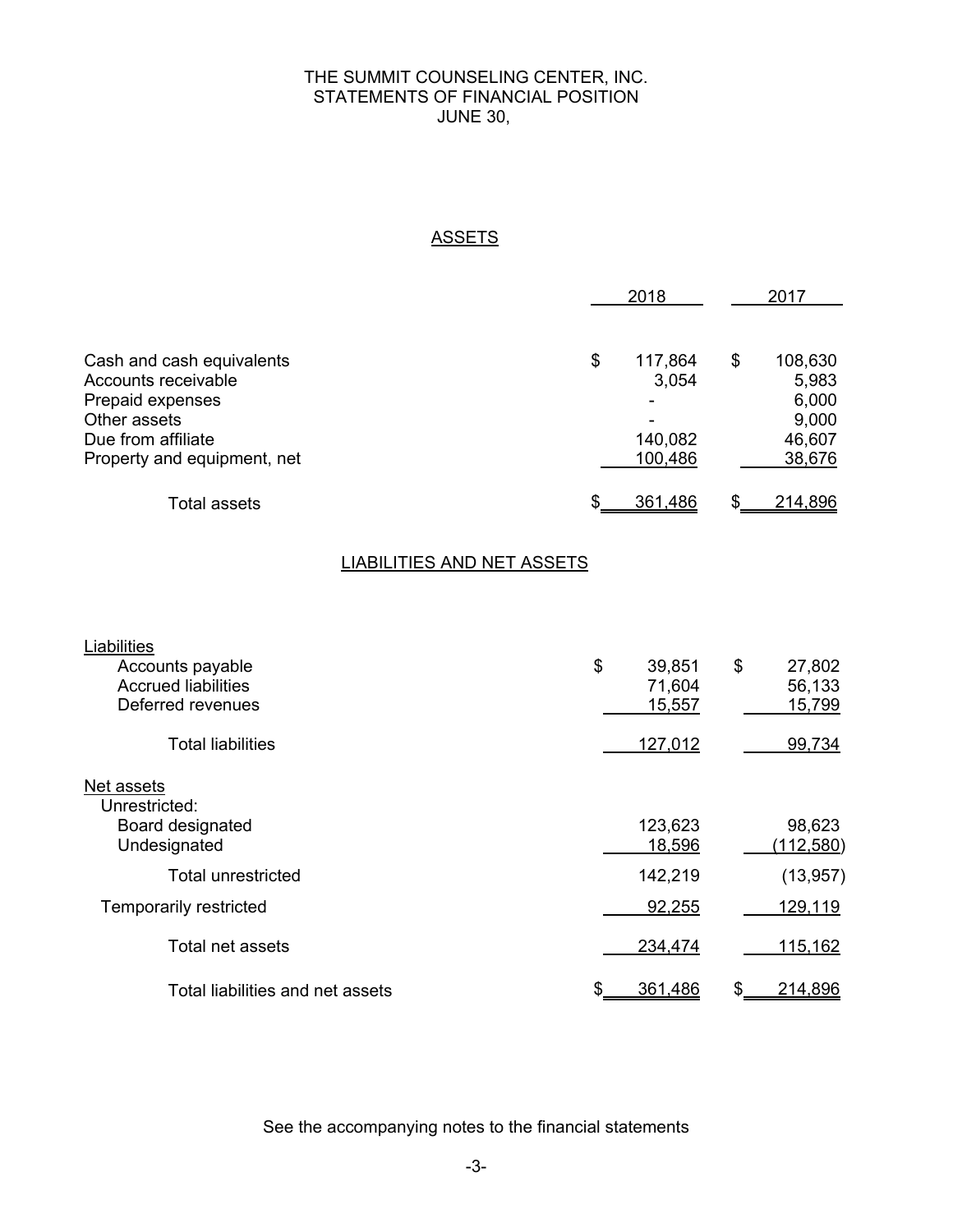## THE SUMMIT COUNSELING CENTER, INC. STATEMENT OF ACTIVITIES AND CHANGES IN NET ASSETS (DEFICIT) FOR THE YEAR ENDED JUNE 30, 2018

|                                                                                                                                               | Unrestricted                                             | Temporarily<br>Restricted             | Permanently<br>Restricted | Total                                          |
|-----------------------------------------------------------------------------------------------------------------------------------------------|----------------------------------------------------------|---------------------------------------|---------------------------|------------------------------------------------|
| Revenues, support and releases<br>Counseling fees<br>Contributions<br>In-kind contributions<br>Other<br>Net assets released from restrictions | \$<br>1,688,192<br>832,275<br>159,875<br>1,349<br>99,169 | $\mathfrak{S}$<br>62,305<br>(99, 169) | \$                        | \$<br>1,688,192<br>894,580<br>159,875<br>1,349 |
| Total revenues, support and releases                                                                                                          | 2,780,860                                                | (36, 864)                             |                           | 2,743,996                                      |
| <b>Expenses</b><br>Programs<br>Management and general<br>Fundraising<br>Total expenses                                                        | 1,914,032<br>259,808<br>450,844<br>2,624,684             |                                       |                           | 1,914,032<br>259,808<br>450,844<br>2,624,684   |
| Change in net assets (deficit)                                                                                                                | 156,176                                                  | (36, 864)                             |                           | 119,312                                        |
| Net assets (deficit), beginning of year                                                                                                       | (13, 957)                                                | <u>129,119</u>                        |                           | 115,162                                        |
| Net assets, end of year                                                                                                                       | 142,219                                                  | 92,255                                | \$                        | 234,474                                        |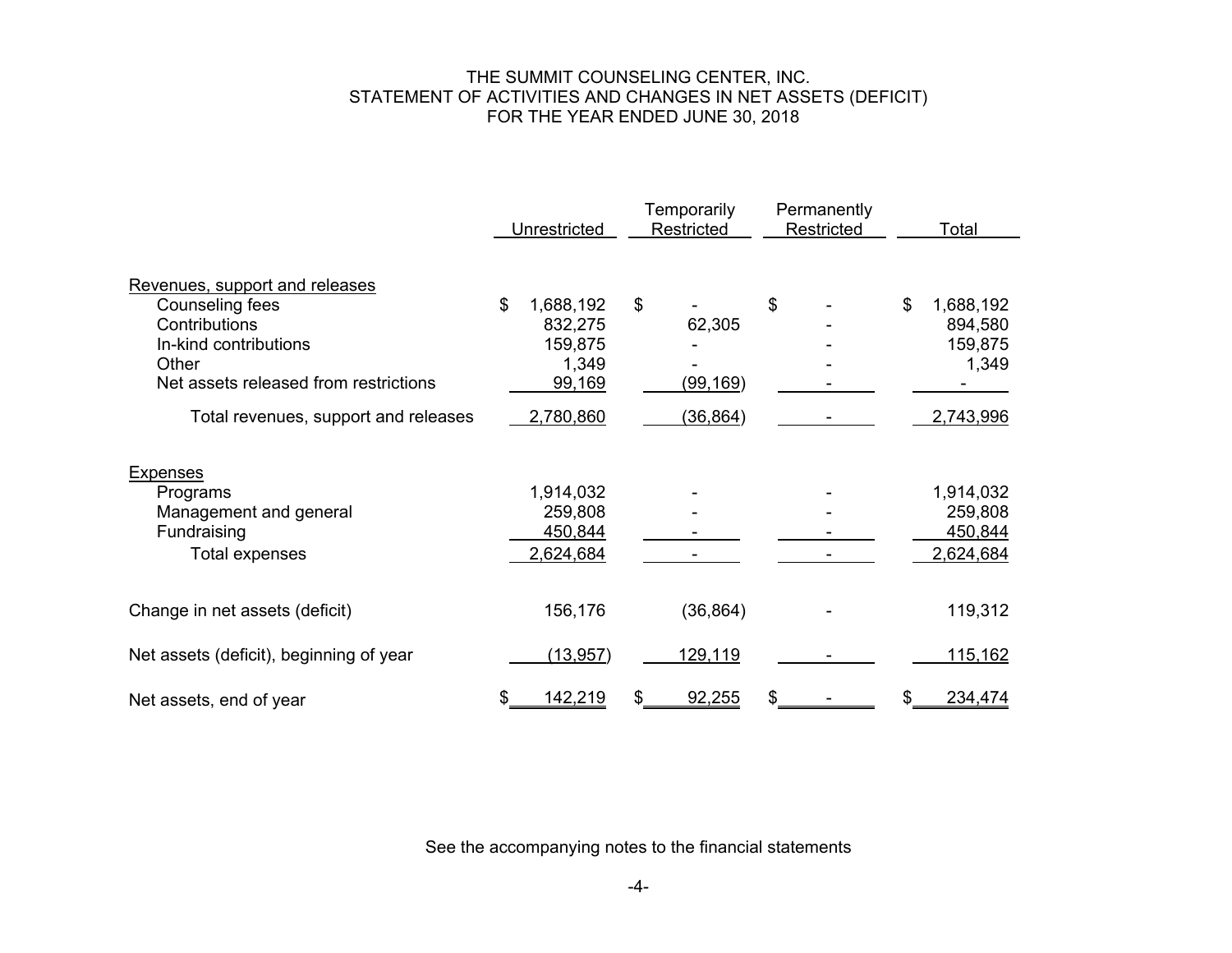## THE SUMMIT COUNSELING CENTER, INC. STATEMENT OF ACTIVITIES AND CHANGES IN NET ASSETS (DEFICIT) FOR THE YEAR ENDED JUNE 30, 2017 (AS RESTATED)

|                                         | Unrestricted    | Temporarily<br>Restricted | Permanently<br>Restricted | Total           |
|-----------------------------------------|-----------------|---------------------------|---------------------------|-----------------|
| Revenues, support and releases          |                 |                           |                           |                 |
| Counseling fees                         | \$<br>1,477,875 | \$                        | \$                        | \$<br>1,477,875 |
| Contributions                           | 384,429         | 153,029                   |                           | 537,458         |
| In-kind contributions                   | 182,351         |                           |                           | 182,351         |
| Other                                   | 1,255           |                           |                           | 1,255           |
| Net assets released from restrictions   | 38,529          | (38, 529)                 |                           |                 |
| Total revenues, support and releases    | 2,084,439       | 114,500                   |                           | 2,198,939       |
| <b>Expenses</b>                         |                 |                           |                           |                 |
| Programs                                | 1,632,663       |                           |                           | 1,632,663       |
| Management and general                  | 217,713         |                           |                           | 217,713         |
| Fundraising                             | <u>198,316</u>  |                           |                           | 198,316         |
| Total expenses                          | 2,048,692       |                           |                           | 2,048,692       |
| Change in net assets (deficit)          | 35,747          | 114,500                   |                           | 150,247         |
| Net assets (deficit), beginning of year | (49, 704)       | 14,619                    |                           | (35,085)        |
| Net assets (deficit), end of year       | (13, 957)<br>\$ | 129,119<br>S              | \$                        | 115,162<br>\$.  |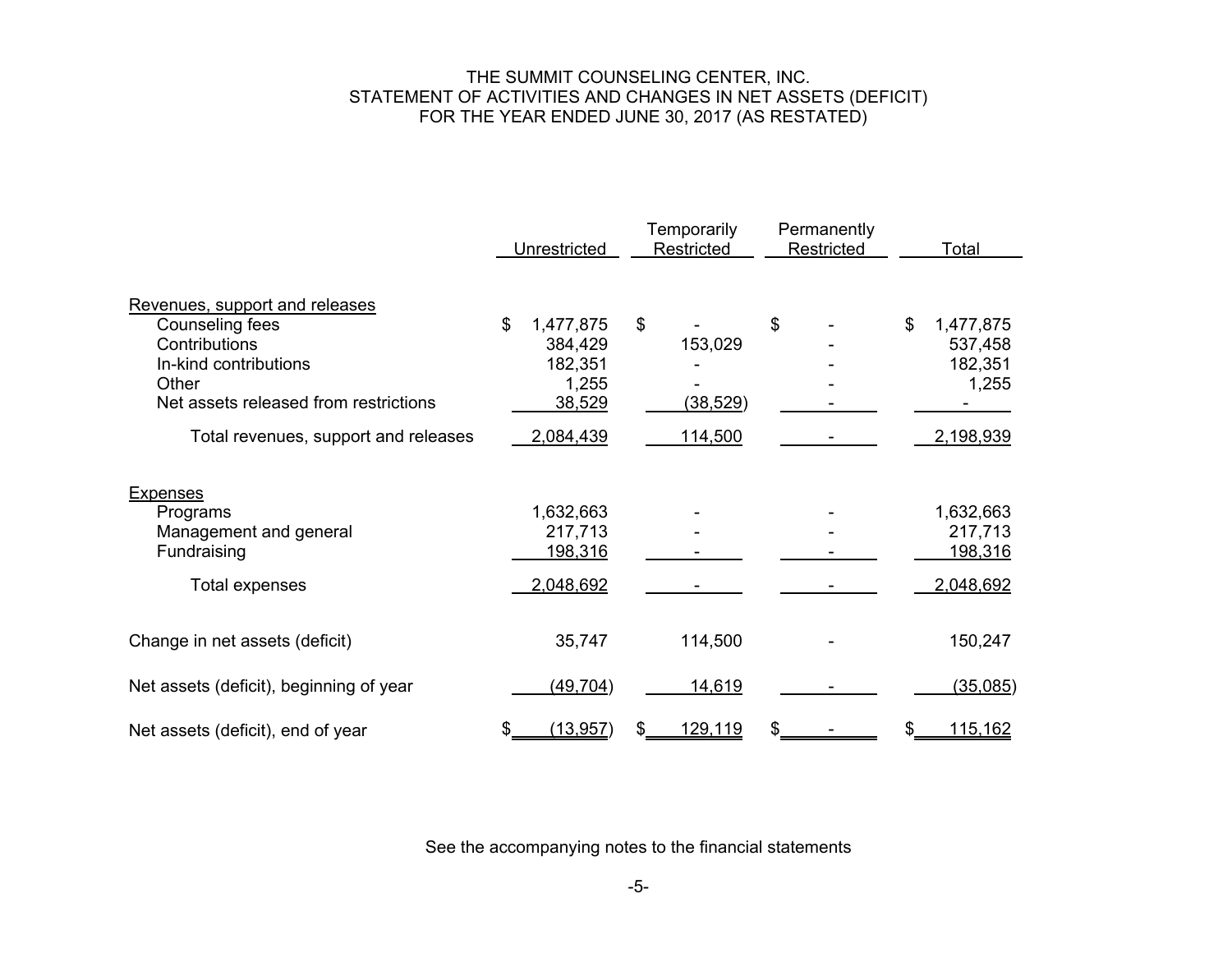## THE SUMMIT COUNSELING CENTER, INC. STATEMENT OF FUNCTIONAL EXPENSES FOR THE YEAR ENDED JUNE 30, 2018

|                               |    | Program   | Management<br>and General |         |    | Fundraising | Total |           |
|-------------------------------|----|-----------|---------------------------|---------|----|-------------|-------|-----------|
| Salaries and related expenses | \$ | 1,453,866 | -S                        | 183,197 | \$ | 183,197     | \$    | 1,820,260 |
| Events                        |    |           |                           |         |    | 255,023     |       | 255,023   |
| Occupancy                     |    | 162,047   |                           | 43,212  |    | 10,803      |       | 216,062   |
| Counseling                    |    | 73,682    |                           | 933     |    |             |       | 74,615    |
| Administrative                |    | 15,000    |                           | 5,000   |    |             |       | 20,000    |
| Advertising                   |    | 56,819    |                           |         |    |             |       | 56,819    |
| <b>Banking fees</b>           |    | 53,287    |                           | 544     |    | 544         |       | 54,375    |
| Information technology        |    | 25,718    |                           | 8,572   |    |             |       | 34,290    |
| Office                        |    | 18,197    |                           | 4,852   |    | 1,213       |       | 24,262    |
| Depreciation                  |    | 15,367    |                           | 5,122   |    |             |       | 20,489    |
| Other                         |    | 18,572    |                           | 379     |    |             |       | 18,951    |
| <b>Professional fees</b>      |    | 7,933     |                           | 7,933   |    |             |       | 15,866    |
| Travel                        |    | 7,256     |                           |         |    |             |       | 7,256     |
| Professional development      |    | 6,288     |                           | 64      |    | 64          |       | 6,416     |
| Total expenses                |    | 1,914,032 |                           | 259,808 | S  | 450,844     | \$    | 2,624,684 |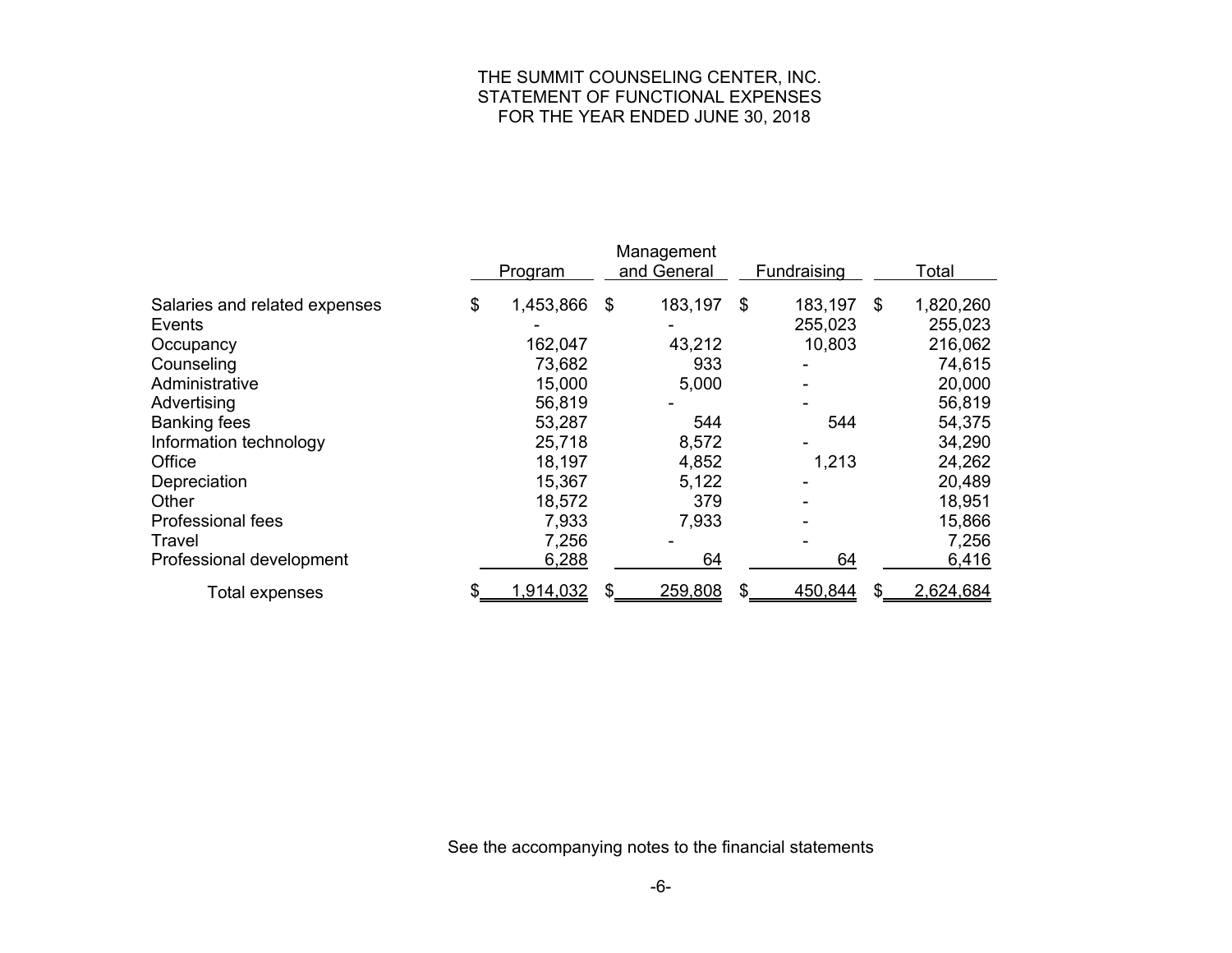## THE SUMMIT COUNSELING CENTER, INC. STATEMENT OF FUNCTIONAL EXPENSES FOR THE YEAR ENDED JUNE 30, 2017 (AS RESTATED)

|                               |    | Program   |    | Management<br>and General |    | Fundraising |    | <b>Total</b> |
|-------------------------------|----|-----------|----|---------------------------|----|-------------|----|--------------|
| Salaries and related expenses | \$ | 1,253,642 | \$ | 149,787                   | \$ | 149,787     | \$ | 1,553,216    |
| Occupancy                     |    | 150,855   |    | 40,228                    |    | 10,057      |    | 201,140      |
| Counseling                    |    | 45,586    |    | 1,049                     |    |             |    | 46,635       |
| Advertising                   |    | 45,204    |    |                           |    |             |    | 45,204       |
| <b>Banking fees</b>           |    | 40,874    |    | 417                       |    | 417         |    | 41,708       |
| Administrative                |    | 29,047    |    | 9,683                     |    |             |    | 38,730       |
| Office                        |    | 27,876    |    | 7,433                     |    | 1,858       |    | 37,167       |
| Events                        |    |           |    |                           |    | 36,142      |    | 36,142       |
| Depreciation                  |    | 12,088    |    | 4,029                     |    |             |    | 16,117       |
| Other                         |    | 14,047    |    | 287                       |    |             |    | 14,334       |
| <b>Professional fees</b>      |    | 4,745     |    | 4,745                     |    |             |    | 9,490        |
| Professional development      |    | 5,369     |    | 55                        |    | 55          |    | 5,479        |
| Travel                        |    | 3,330     |    |                           |    |             |    | 3,330        |
| Total expenses                | \$ | 1,632,663 | S  | 217,713                   | \$ | 198,316     | \$ | 2,048,692    |

See the auditors' report on supplemental information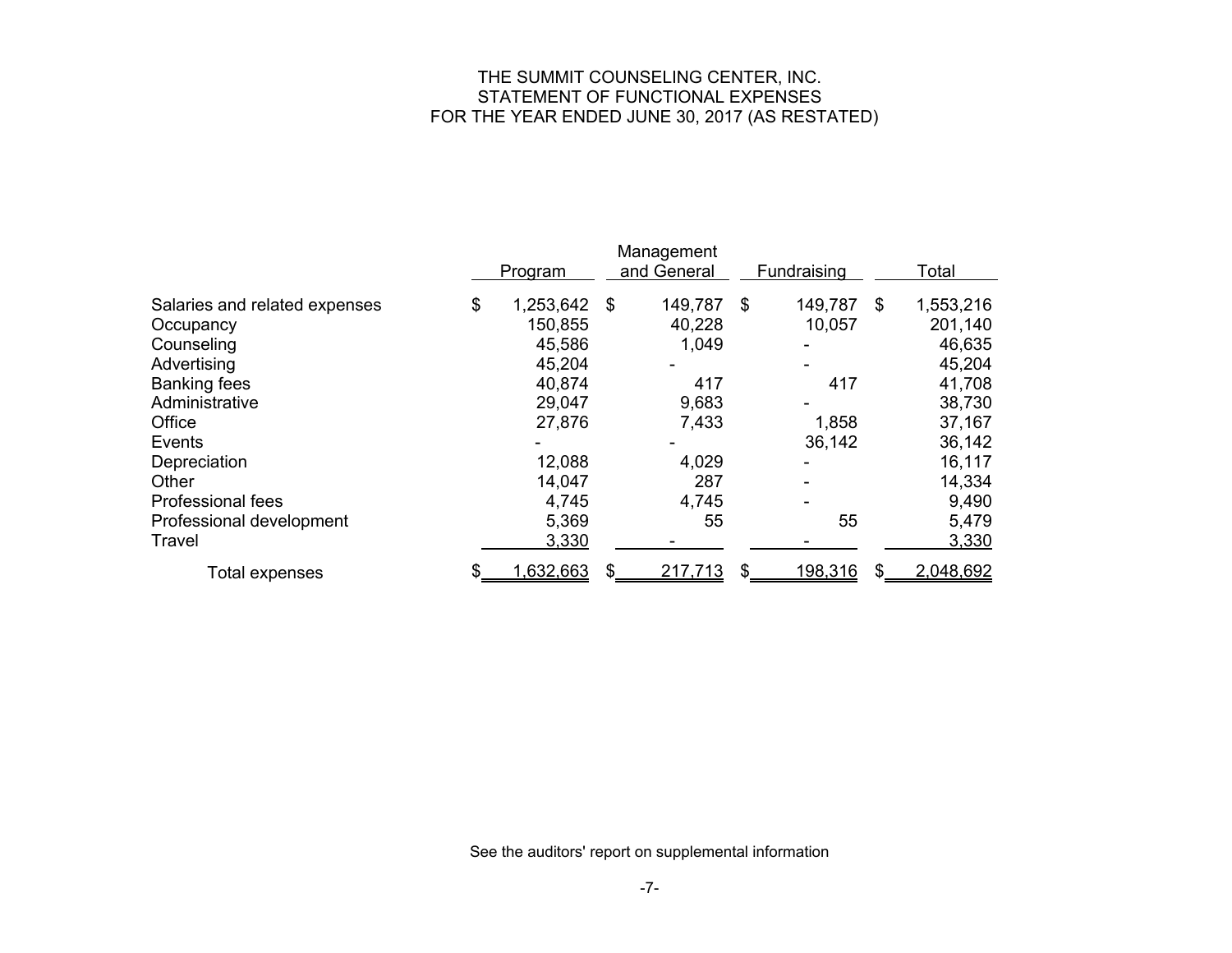## THE SUMMIT COUNSELING CENTER, INC. STATEMENTS OF CASH FLOWS FOR THE YEARS ENDED JUNE 30,

|                                                        | 2018          | 2017 |                 |  |
|--------------------------------------------------------|---------------|------|-----------------|--|
| Cash flows from operating activities                   |               |      |                 |  |
| Change in net assets                                   | \$<br>119,312 | \$   | 150,247         |  |
| Adjustments to reconcile increase in net assets to     |               |      |                 |  |
| cash provided by operating activities:<br>Depreciation | 20,489        |      | 16,117          |  |
| Change in operating assets and liabilities:            |               |      |                 |  |
| Accounts receivable                                    | 2,929         |      | (9,674)         |  |
| Prepaid expenses                                       | 6,000         |      |                 |  |
| Other assets                                           | 9,000         |      |                 |  |
| Due from affiliate                                     | (93, 475)     |      | (46, 607)       |  |
| Accounts payable                                       | 12,050        |      | 25,134          |  |
| <b>Accrued liabilities</b>                             | 15,471        |      |                 |  |
| Deferred revenues                                      | (242)         |      | (6, 645)        |  |
| Due to affiliate                                       |               |      | <u>(63,190)</u> |  |
| Total adjustments                                      | (27, 778)     |      | (84, 865)       |  |
| Cash provided by operating activities                  | 91,534        |      | 65,382          |  |
| Cash flows from investing activities                   |               |      |                 |  |
| Purchases of property and equipment                    | (82, 300)     |      | (23,990)        |  |
| Cash used in investing activities                      | (82, 300)     |      | (23,990)        |  |
| Net increase in cash and cash equivalents              | 9,234         |      | 41,392          |  |
| Cash and cash equivalents, beginning of the year       | 108,630       |      | 67,238          |  |
| Cash and cash equivalents, end of year                 | 117,864       | S    | 108,630         |  |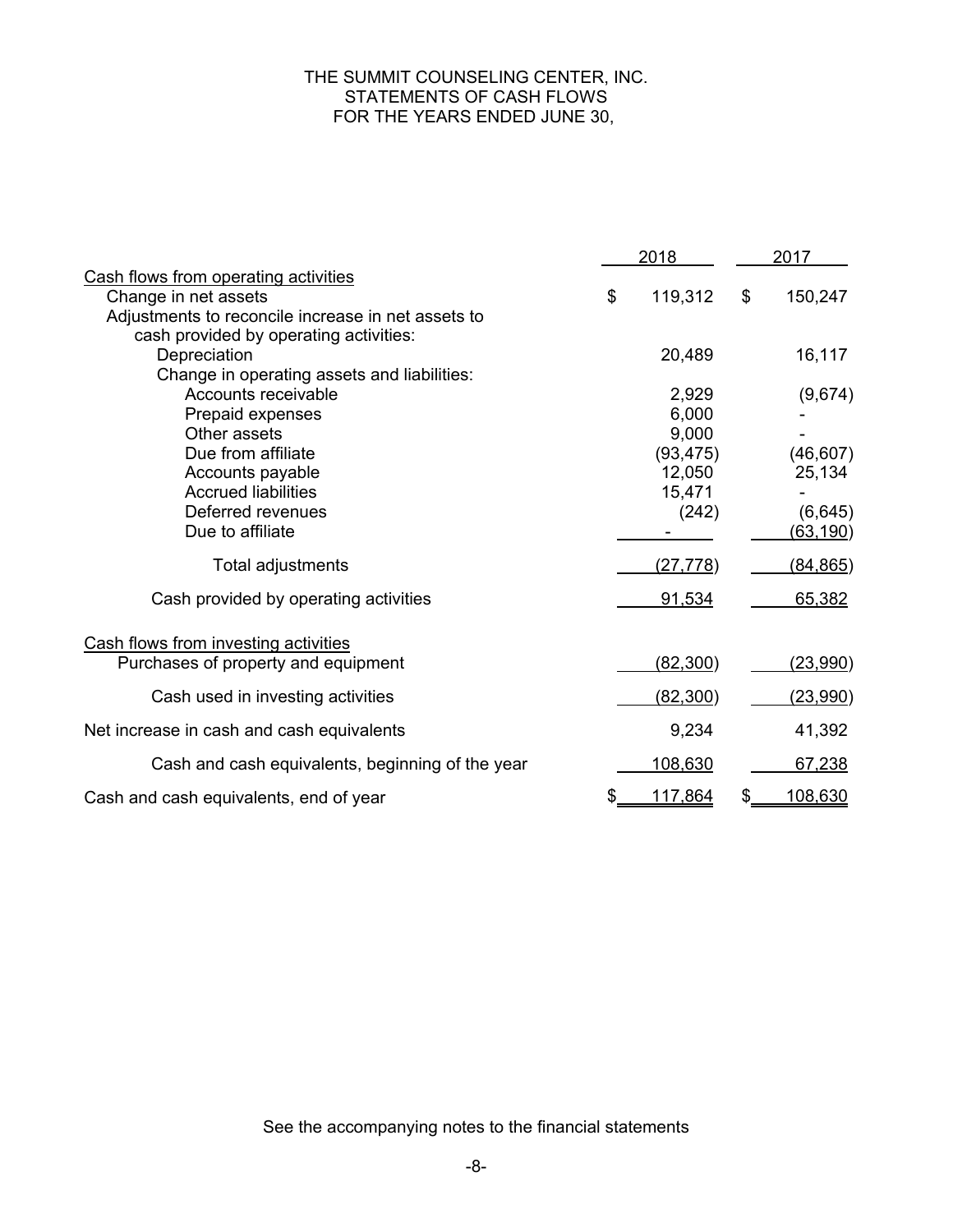## **Note A Nature of Operations and Summary of Significant Accounting Policies**

## Nature of Operations:

The Summit Counseling Center, Inc. (the "Summit") is a nonprofit community organization providing professional counseling services. The Summit employs state licensed and/or certified mental health professionals to provide counseling that addresses body, mind, spirit, and community. The Summit is committed to providing care for those who cannot afford the full cost of services. Summit therapists address a wide range of mental health concerns and provide high school students with guidance in gaining entrance to a suitable college. The Summit partners with a wide range of community partners including churches, schools, businesses, foundations, individuals, and other nonprofit organizations to serve the North Atlanta Community.

## Basis of Accounting:

The Summit prepares its financial statements in accordance with accounting principles generally accepted in the United States of America ("GAAP"). This basis of accounting involves the application of accrual accounting; consequently, revenues and gains are recognized when earned, and expenses and losses are recognized when incurred.

To ensure observance of limitations and restrictions placed on the use of resources available to the Summit, resources are classified for accounting and financial reporting purposes into 3 categories established according to their nature and purposes. The assets, liabilities and net assets of the Summit are reported in three categories as follows:

- Unrestricted net assets are resources that are neither permanently nor temporarily restricted by donor-imposed stipulations. The only limits on unrestricted net assets are those resulting from the nature of the Summit and its purposes.
- Temporarily restricted net assets are resources whose use by the Summit is limited by donor-imposed restrictions that either expire by the passage of time or can be fulfilled by actions of the Summit.
- Permanently restricted net assets are those whose use by the Summit is limited by donorimposed stipulations requiring that the corpus be maintained in perpetuity.

## Use of Estimates:

The preparation of financial statements in conformity with accounting principles generally accepted in the United States of America requires management to make estimates and assumptions that affect certain reported amounts and disclosures. Accordingly, actual results could differ from those estimates.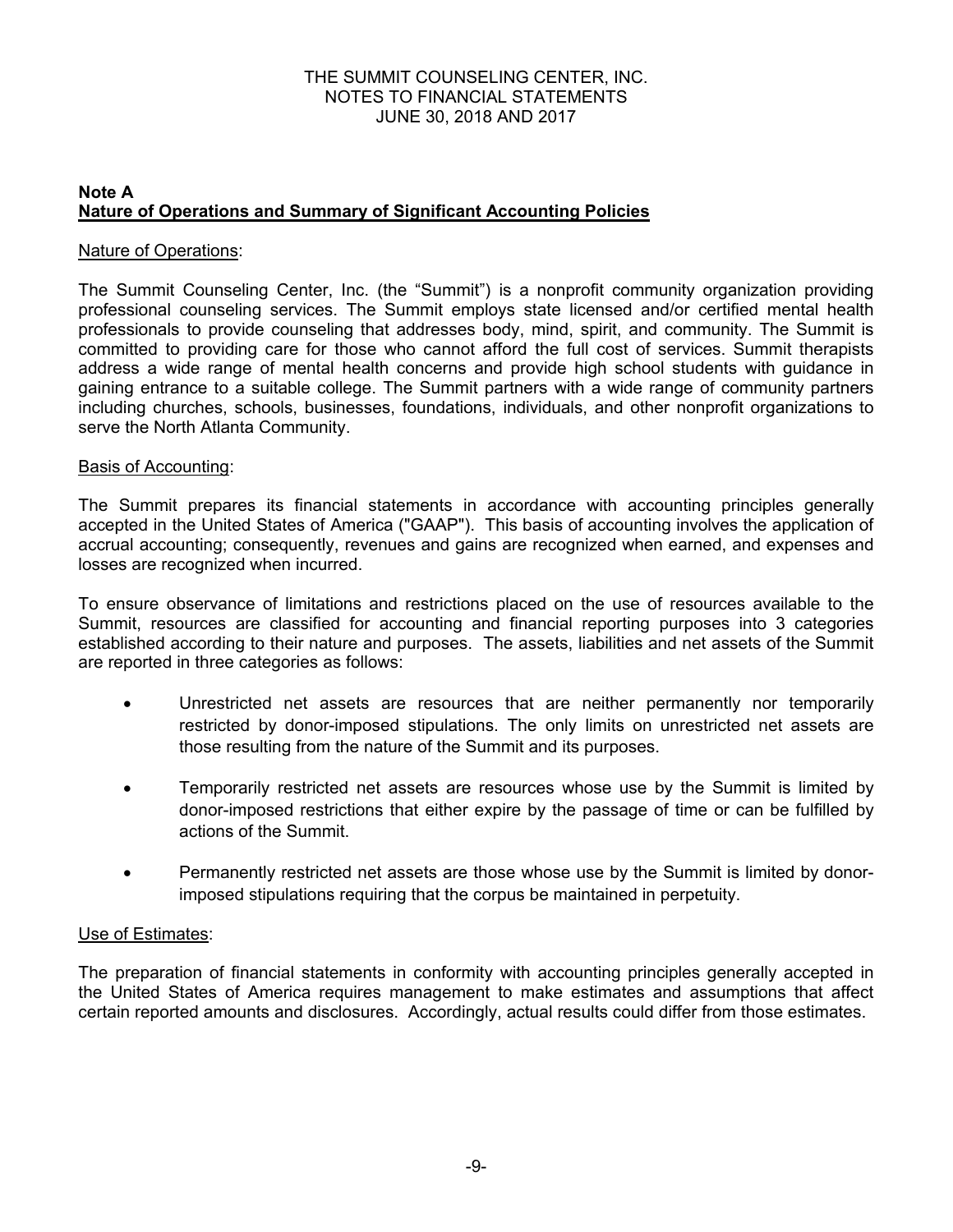## **Note A Nature of Operations and Summary of Significant Accounting Policies (Continued)**

#### Cash and Cash Equivalents:

Cash and cash equivalents include cash and all unrestricted highly liquid investments with an original maturity of 90 days or less. At times, cash and cash equivalent balances may exceed federally insured amounts. The Summit believes it mitigates any risks by depositing cash and cash equivalents with major financial institutions. The Summit has not experienced any losses in such accounts and believes it is not exposed to any significant credit risk on cash and cash equivalents.

#### Accounts Receivable:

In the normal course of operations, the Organization extends unsecured credit to its customers and maintains an allowance for doubtful receivables when considered necessary. Customer account balances with invoices over 90 days old are considered delinquent. Payments of accounts receivable are allocated to the specific invoices identified on the customer's remittance advice or, if unspecified, are applied to the earliest unpaid invoices.

The carrying amount of accounts receivable is reduced by a valuation allowance that reflects management's best estimate of the amounts that will not be collected, when considered necessary. Management individually reviews all accounts receivable balances that exceed 90 days from invoice date and, based on an assessment of current creditworthiness, past payment history and historical loss experience, estimates the portion, if any, of the balance that will not be collected. Finally, the allowance is adjusted for management's estimate of any changes in future economic conditions that might give rise to results that differ from past experience.

#### Property and Equipment:

Property and equipment are stated at cost if purchased or fair value at the date of gift, if donated. Expenditures for minor additions of equipment are charged to expense when incurred.

Depreciation is calculated using the straight-line method over the estimated useful lives of the respective assets, as follows:

| Computers and software            | 3 - 7 years                              |
|-----------------------------------|------------------------------------------|
| Equipment, furniture and fixtures | 3 - 30 years                             |
| Building improvements             | 3 years                                  |
| Leasehold improvements            | Shorter of life of lease or 3 - 10 years |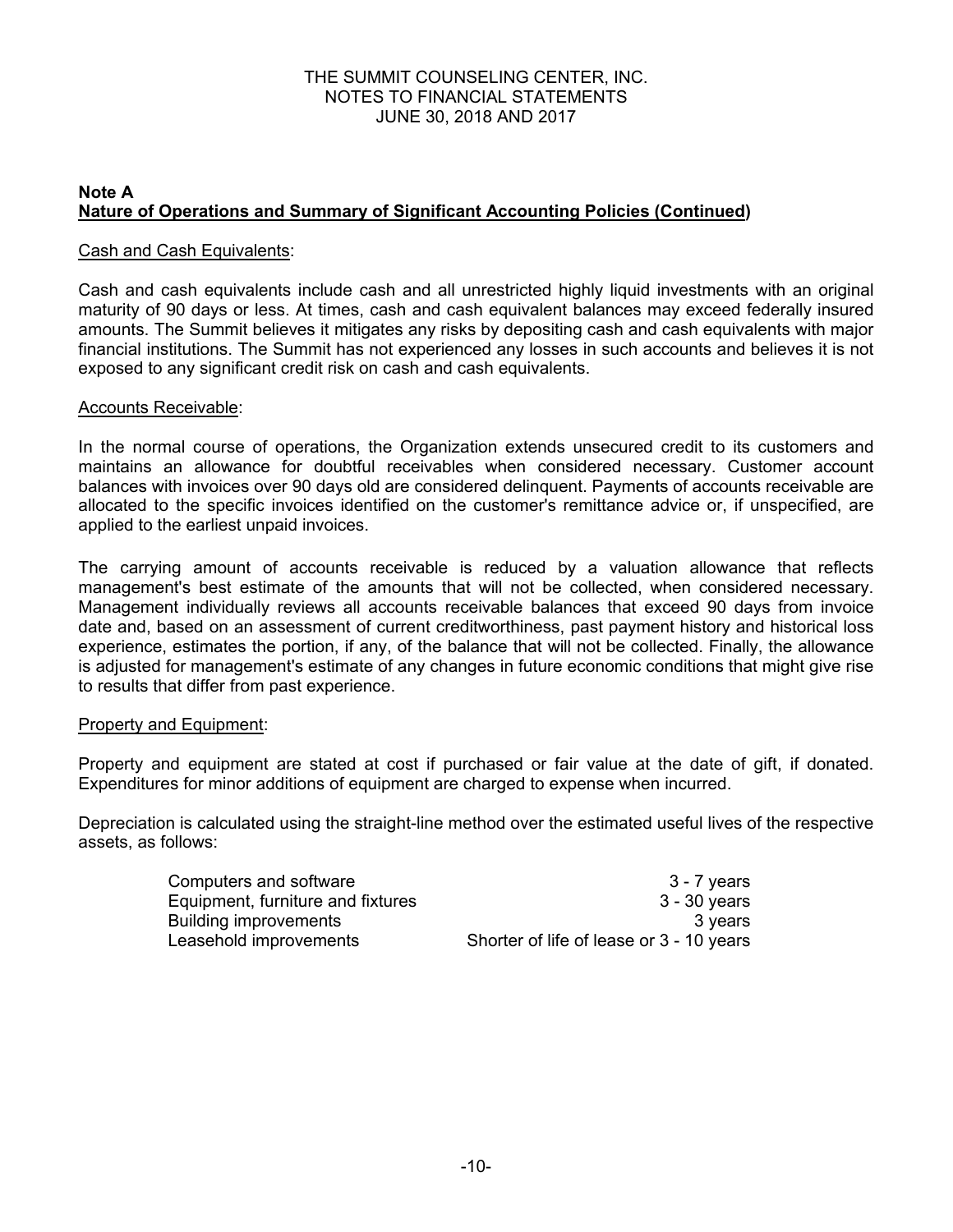## **Note A Nature of Operations and Summary of Significant Accounting Policies (Continued)**

#### Impairment of Long-Lived Assets:

In accordance with FASB ASC 360, Property, Plant and Equipment, management reviews and assesses long-lived assets for impairment whenever events or changes in circumstance indicate that the carrying amount of an asset may not be recoverable. In performing the review for recoverability, management estimates the future cash flows expected to result from the use of the asset. If the sum of the undiscounted expected cash flows is less than the carrying amount of the asset, an impairment loss is recognized based upon the estimated fair value of the asset. No impairment losses have been recognized for the years ended June 30, 2018 or 2017.

#### Deferred Revenue:

The Summit receives counseling payments prior to June 30 for upcoming counseling sessions. Counseling payments received prior to June 30 and counseling billed prior to June 30 are reflected as deferred revenue in the accompanying statements of financial position.

#### Revenue Recognition:

Counseling services are recognized as revenue in the period in which service is provided.

Special events revenue is recognized in the period in which the event is held.

Contributions are recognized when the donor makes a promise to give to the Summit that is, in substance, unconditional. All donor-restricted contributions are reported as increases in temporarily or permanently restricted net assets depending on the nature of the restrictions. When a donor-imposed restriction expires, temporarily restricted net assets are reclassified to unrestricted net assets.

Conditional pledges or private grants are not included as support until the conditions are substantially met.

The Summit recognizes contributions of property and equipment as support at their estimated fair value. Such donations are reported as unrestricted support unless the donor has restricted the donated asset to a specific purpose. Assets donated with explicit restrictions regarding their use and contributions of cash that must be used to acquire property and equipment are reported as restricted support. Absent donor stipulations regarding how long those donated assets must be maintained, the Summit reports expirations of donor restrictions when the donated or acquired assets are placed in service as instructed by the donor. The Summit reclassifies temporarily restricted net assets to unrestricted net assets at that time.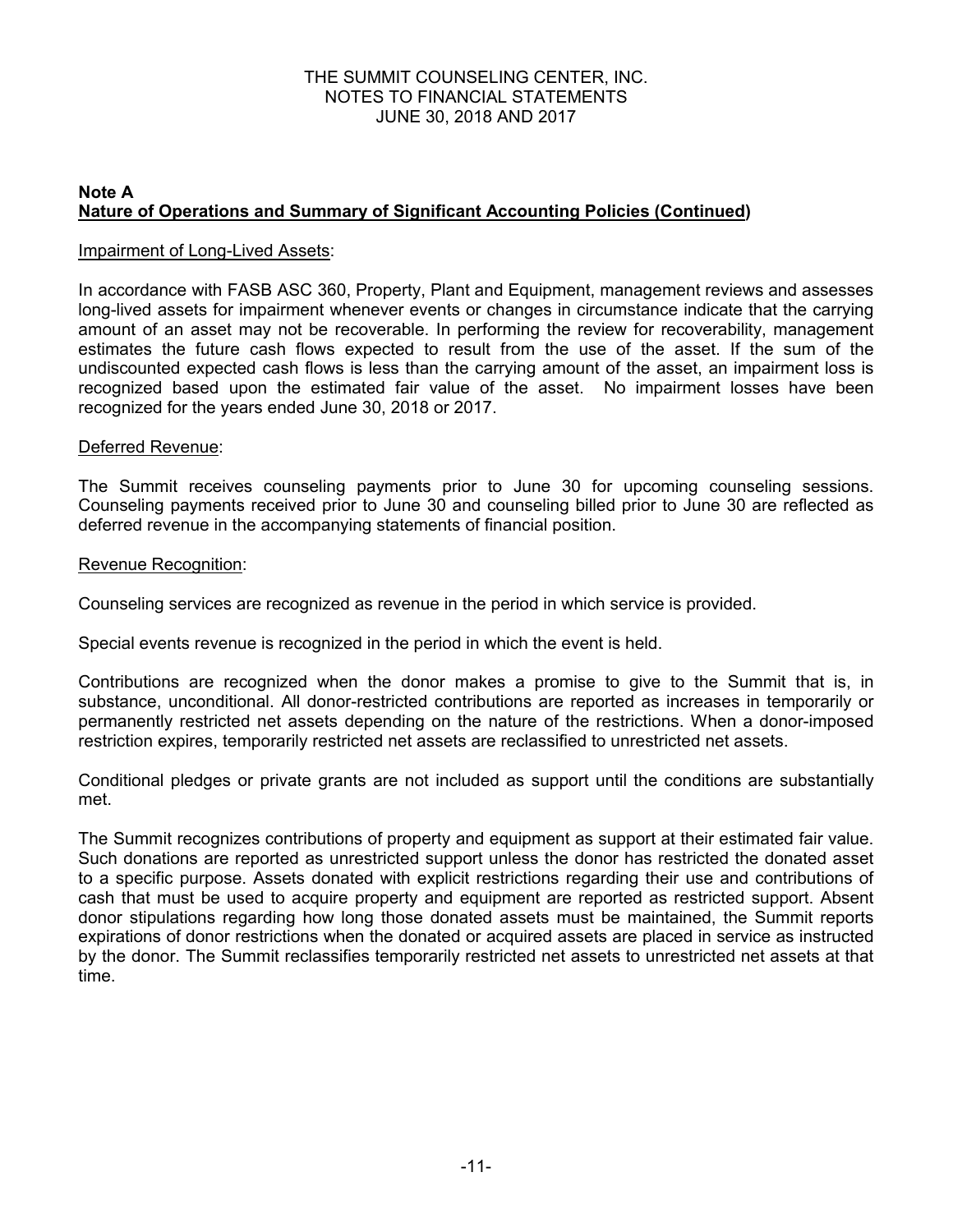## **Note A Nature of Operations and Summary of Significant Accounting Policies (Continued)**

#### Gifts-in-Kind:

Donated goods and services are reflected as contributions in the accompanying combined financial statements at their estimated fair values at the date of receipt. The value of donated services is recorded in the financial statements if the services create or enhance nonfinancial assets or require specialized skill that would typically need to be purchased if not donated. Donated goods and services received during the years ended June 30, 2018 and 2017, was \$159,875 and \$182,351, respectively.

#### Functional Allocation of Expenses:

The Summit allocates its expenses on a functional basis among its programs and supporting services. Expenses that can be identified with a specific program or supporting service are allocated directly. Expenses common to several functions are allocated according to the formula developed by management.

#### Advertising:

Advertising costs are expensed as incurred. For the years ended June 30, 2018 and 2017, advertising expense totaled \$56,819 and \$45,204, respectively.

#### Tax Exempt Status:

The Summit is a nonprofit organization exempt from federal income taxes under Internal Revenue Code Section 501(c)(3). Accordingly, no provision for federal income taxes has been recorded in the accompanying combined financial statements.

The Summit is no longer subject to income tax examinations for fiscal year up to and including 2014.

#### Reclassifications:

Certain reclassifications were made to the prior year presentation in order to conform to the current year presentation.

#### **Note B Prior Period Adjustment**

In the prior year, the Summit did not record an in-kind contribution or in-kind expense for the donated use of certain facilities to conduct its programs. The fair market value of this benefit was determined to be \$159,875. A prior period adjustment was recorded to correct this error. The effect of this correction on the financial statements for the year ended June 30, 2017 is an increase in in-kind contribution revenue by \$159,875 from \$22,476 to \$182,351 and an increase in occupancy expenses in the same amount.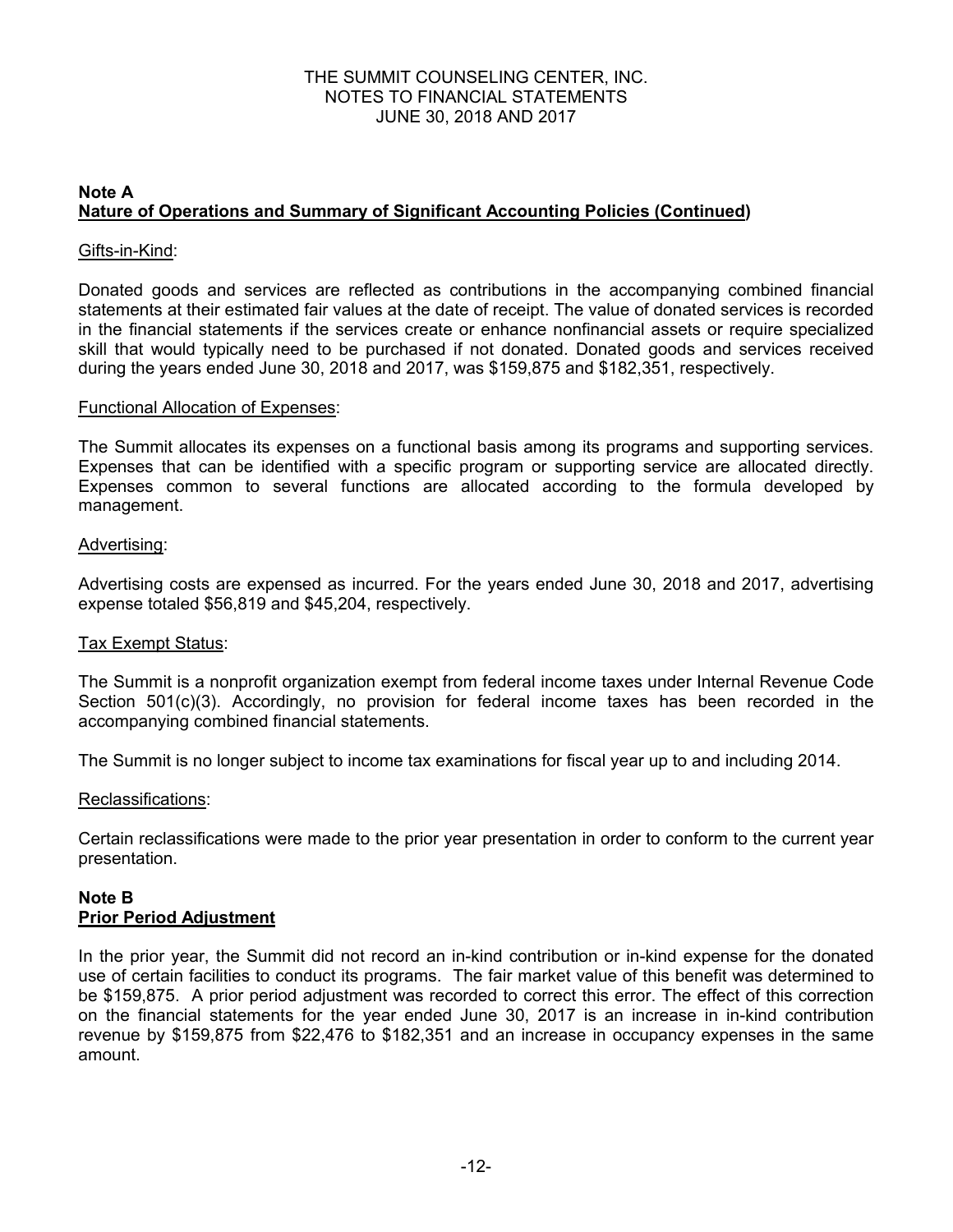## **Note C Property and Equipment**

The following is a summary of property and equipment at June 30:

|                                   | 2018          |   | 2017       |
|-----------------------------------|---------------|---|------------|
| Computers and software            | \$<br>100,686 | S | 83,965     |
| Equipment, furniture and fixtures | 66,348        |   | 66,348     |
| Leasehold improvements            | 71,964        |   |            |
| <b>Building improvements</b>      | 14,842        |   | 21,227     |
|                                   | 253,840       |   | 171,540    |
| Less: accumulated depreciation    | (153, 354)    |   | (132, 864) |
| Property and equipment, net       | 100,486       |   | 38,676     |

Depreciation expense for the years ended June 30, 2018 and 2017, totaled \$20,489 and \$16,117, respectively.

## **Note D Related Party Transactions**

The balance of due from affiliate in the amounts of \$140,082 and \$46,607 as of June 30, 2018 and 2017, respectively, represent net transfers to Mount Pisgah United Methodist Church (the Church), an affiliated entity.

The Summit has a shared services agreement with the Church. Under the agreement, the Summit pays the Church \$20,000 annually for certain shared operating and administrative expenses. The Summit recorded an expense of \$20,000 related to this agreement for each of the years ended June 30, 2018 and 2017.

The Summit uses certain facilities owned by the Church at no cost. The Summit recognized in-kind contributions and rent expense in the amounts of \$159,875 and \$159,875 during the years ended June 30, 2018 and 2017, to account for this benefit.

The Summit entered into a non-cancelable operating lease with the Church for a building in July 2018 which expires in June 2021. The lease requires annual payments of \$1.